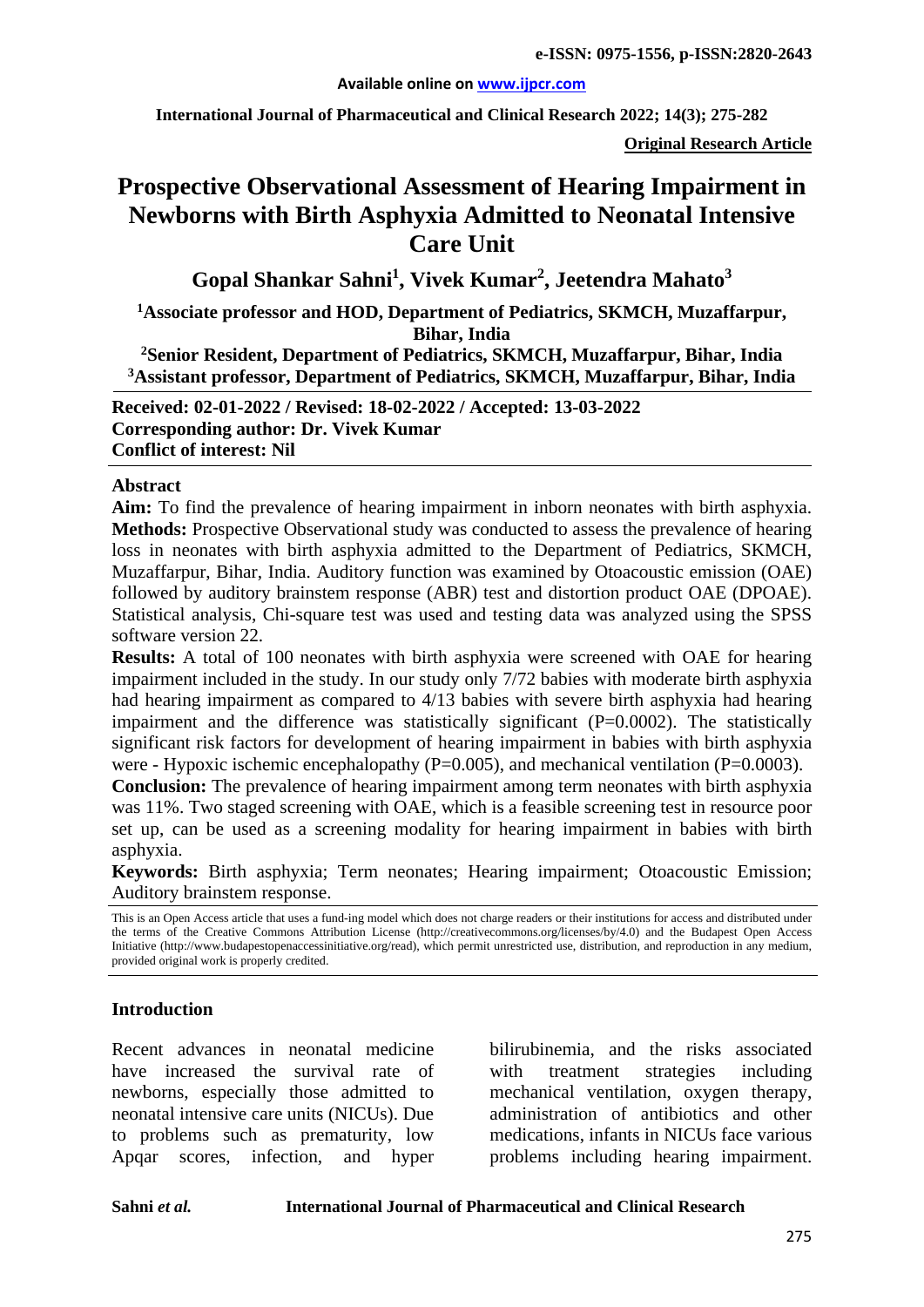Significant hearing loss is the most common disorder at birth, occurring in 1 to 2 newborns per 1000 in the general population and 24% to 46% [1,2] of newborns who are admitted to a NICU.

The incidence of hearing impairment in neonates in Iran has been shown to 8% in high-risk neonates and 16% in neonates in intensive care [3]. Many factors might play a role in placing these NICU babies at an increased risk of hearing loss, including underlying disease processes as well as the treatment they receive [4,5].

The tests of auditory function recommended for use in newborns are the otoacoustic emmission tests (OAEs) and automated auditory brain stem response (AABR). These two methods provide noninvasive recordings of the physiologic activities of the auditory system and also require minimal patient cooperation. Both technologies are affected by fluids and debris in the auditory canal in the first few days of life. AABR reflects the integrity of the entire auditory pathway, while OAEs will only assess the peripheral auditory system [6]. A sensitivity of 85–100% and specificity of 9195% have been reported for OAEs. The automated auditory brain stem response is recommended for use in NICU graduates who have stayed up to 5 days on admission. Two stage screening tests utilizing TOAE and then AABR have been used in large screening programmes to avoid false failed or passed results.

Congenital or early childhood onset of deafness or severe-to-profound hearing impairment, as reported by the World Health Organization (WHO), is encountered in approximately 0.5–5 per 1,000 neonates and infants [7]. United States Preventive Services Task Force reported that the prevalence of neonatal hearing loss in the Neonatal Intensive Care Unit (NICU) is 10-20 times greater than the prevalence of hearing loss in a population of normal neonates [8]. Thus, this study aims to find the prevalence of hearing impairment in inborn neonates with birth asphyxia.

## **Material & Methods:**

The present prospective observational study was conducted in the department of Pediatrics, SKMCH, Muzaffarpur, Bihar, India.

#### Inclusion Criteria:

Term neonates born in SKMCH, Muzaffarpur with birth asphyxia defined as Apgar score of  $\langle 7 \rangle$  at 1 minute were included in the study as defined by WHO South East Asia, Neonatal Perinatal Mortality Database working definition of Birth Asphyxia [9].

#### Exclusion criteria:

Neonate with any congenital anomalies was excluded.

## Methodology

Moderate birth asphyxia was defined as Apgar score between 4 to 6 at 1-minute of age severe birth asphyxia as Apgar score of 3 or less at 1-minute of age.

A detailed history and clinical examination done and documented in preformed proforma. Newborns with birth asphyxia were screened by OAE -1 (First screening) by trained Audiologist in acoustically treated room before discharge. Results were interpreted as'pass' for normal hearing and 'refer' for who needed further evaluation. Follow up OAE-2 (Second screening) was done in 'refer' cases after 10 to 14 days.

OAE Test procedure: OAE screening was done in an acoustically treated sound chamber in Department of Audiology only after removal of debris from external auditory canal and examination by an otorhinolarynogologist. OAE screening was carried out in order to avoid high referrals due to middle ear pathology. The screening was carried out using Biologic Natus AUDX Pro instrument. DPOAE screening was carried out at 5 kHz, 4 kHz,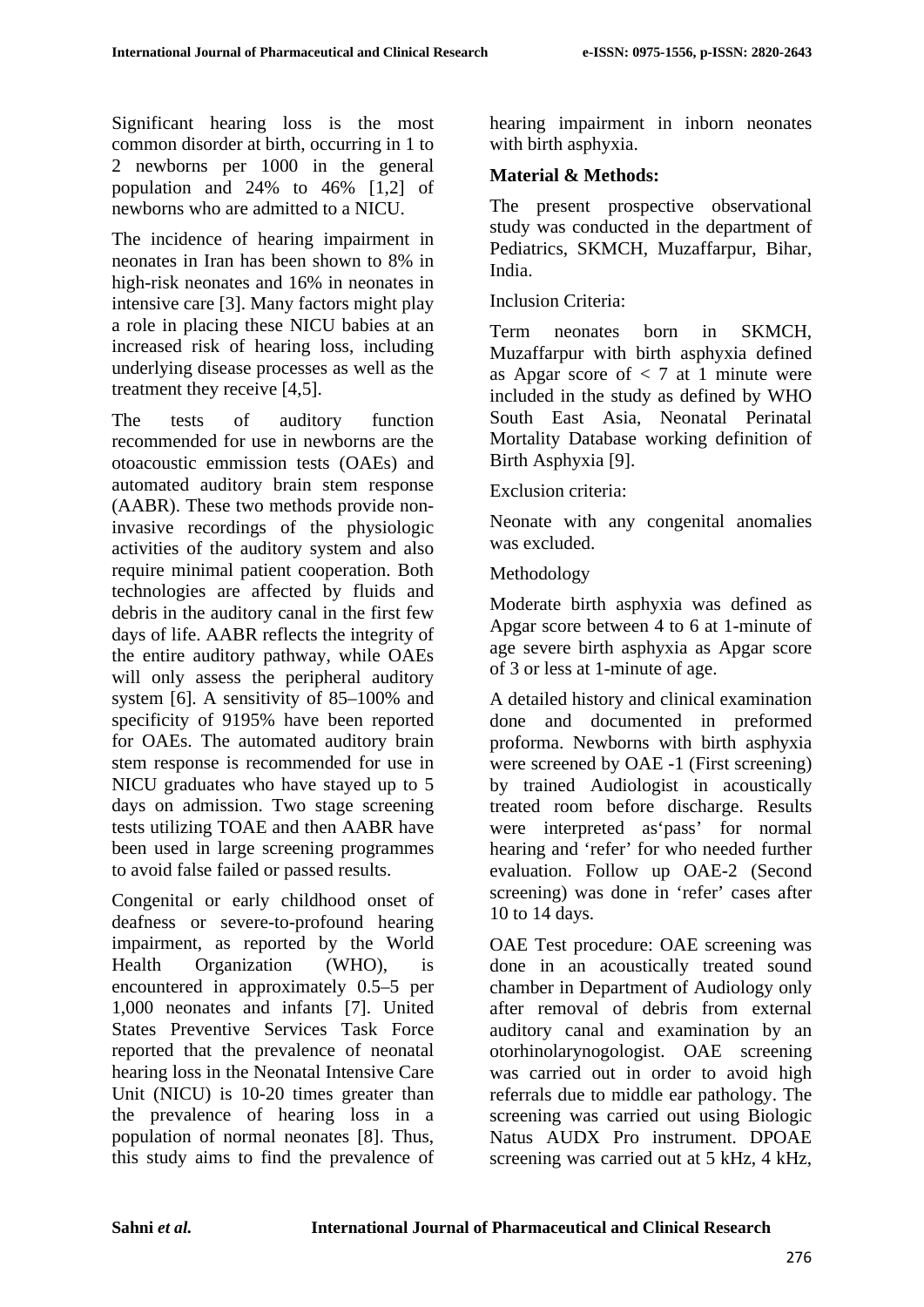3 kHz and 2 kHz for each ear separately. Clean and appropriate probe fit, minimum noise levels were ensured during the testing. 2 attempts of recording were done. Results were recorded as either 'pass' (normal functioning) or 'refer' (poor functioning).

Auditory Brainstem Response Testing procedure: Auditory brainstem responses were recorded in infants when a refer result is obtained in second stage of OAEscreening. ABR was carried out using Biologic NatusNavigator PRO diagnostic instrument. Negative electrodes were placed in horizontal montage on the test ear mastoid, positive on non-test ear mastoid and ground electrode over forehead. Impedance is maintained at  $\langle 5k \rangle$ ohms at all electrode sites. The following recording, stimulus and acquisition parameters were set before carrying out the test.

Stimulus parameters

Stimulus: Clicks, (100 micro sec duration)

Intensity: start at 90 dBnHL; reduced until peaks were present. Repetition rate – 11.1/second

Recording parameters

Epoch time- 16ms

Averages- 2000

Acquisition parameters

Gain- 100000

Filter setting- 30Hz to 3000Hz

Recording of waveforms was carried out at different intensities starting at 90dB nHL which was further reduced in 10dB steps until peaks were present. Two replications were obtained at each intensity and peaks I, III, V were marked wherever present. The lowest intensity until which Peak V was resent was found and diagnosis would be made based on the same.

Classification of hearing loss: Clark's classification

-10 to 15 dB - Normal hearing

16 to 25 dB - Minimal hearing loss

26 to 40 dB - Mild hearing loss

41 to 55 dB - Moderate hearing loss

50 to 70 dB - Moderately severe hearing loss

71 to 90 dB - Severe hearing loss

>90 dB - Profound hearing loss

Statistical analysis: Data was entered in and analyzed using the SPSS software version 22.0. Test result was considered significant if p value was less than 0.05.

## **Results:**

A total of 100 neonates with birth asphyxia were screened with OAE for hearing impairment included in the study. Table 1 shows the baseline characteristics of 100 neonates with birth asphyxia.

As shown in table 2, in our study most of the babies i.e., 5 babies had mild grade of hearing loss. Two babies had severe grade of hearing loss.

The comparison of various risk factors associated with hearing loss in babies with birth asphyxia is shown in Table 3. In our study only 7/72 babies with moderate birth asphyxia had hearing impairment as compared to 4/13 babies with severe birth asphyxia had hearing impairment and the difference was statistically significant (P=0.0002). The statistically significant risk factors for development of hearing impairment in babies with birth asphyxia were - Hypoxic ischemic encephalopathy (P=0.005), and mechanical ventilation  $(P=0.0003)$ .

Table 4 shows multivariate analysis of various risk factors associated with development of hearing impairment in babies with birth asphyxia. HIE was found to be associated with development of hearing impairment in babies with birth asphyxia (P=0.005, OR-10.3, CI-2.81- 57.21)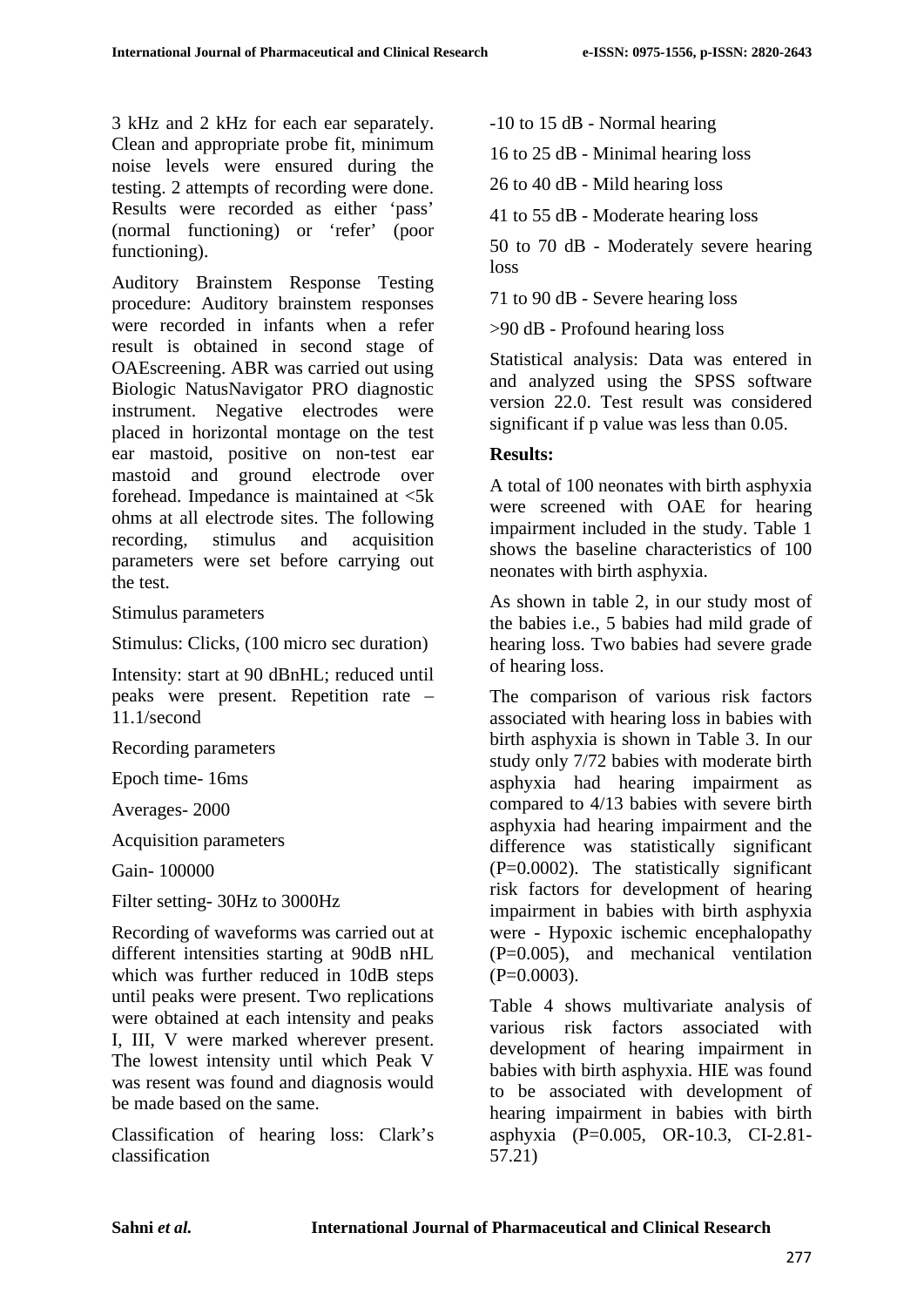| Characteristic             | Category                               | No.<br>(% ) | Mean $\pm$<br><b>SD</b>  |                          |
|----------------------------|----------------------------------------|-------------|--------------------------|--------------------------|
|                            | Male                                   | 58          |                          |                          |
| Gender                     | Female                                 |             | 42                       |                          |
|                            | $<$ 2.5 kg                             |             | 25                       | 2.62<br>$\pm$            |
| Birth weight               | $>2.5$                                 | 75          | 0.38                     |                          |
|                            | Consanguineous                         | 44          |                          |                          |
| Consanguinity              | Non consanguineous                     |             | 56                       | $\overline{\phantom{a}}$ |
|                            | <b>NVD</b>                             |             | 77                       |                          |
| Mode of delivery           | <b>LSCS</b>                            |             | 16                       | $\overline{\phantom{0}}$ |
|                            | Instrumental delivery                  |             | $\overline{7}$           | $\blacksquare$           |
| <b>Meconium Aspiration</b> | Yes                                    | 33          |                          |                          |
| Syndrome(MAS)              | N <sub>o</sub>                         | 67          | $\overline{\phantom{0}}$ |                          |
|                            | (moderate<br>$\overline{4}$<br>to<br>6 | birth       | 89                       |                          |
| Apgar at 1 minute          | asphyxia)                              |             |                          |                          |
|                            | $\leq$ 3 (severe birth asphyxia)       |             | 11                       |                          |
|                            |                                        | Stage 1     | 8                        |                          |
|                            | HIE of any stage                       | Stage 2     | 39                       |                          |
| <b>HIE</b>                 |                                        | Stage 3     | $\overline{4}$           |                          |
|                            |                                        | Total       | 51                       |                          |
|                            | No HIE                                 |             | 49                       |                          |
| bilirubinemia<br>Hyper     | Phototherapy                           | 16          | $\overline{\phantom{0}}$ |                          |
| requiring                  | Exchange transfusion                   |             |                          |                          |
| Sepsis                     | Yes                                    |             | 12                       |                          |
|                            | N <sub>o</sub>                         |             | 88                       |                          |
| Meningitis                 | Yes                                    |             | 1                        |                          |
|                            | N <sub>o</sub>                         |             | 99                       |                          |
| Mechanical ventilation     | Yes                                    |             | 15                       | $\overline{\phantom{0}}$ |
|                            | N <sub>o</sub>                         |             | 85                       |                          |
| Duration<br>$\sigma$       | $<$ 5 days                             | 9           |                          |                          |
| Mechanical ventilation     | $> 5$ days                             |             | $\overline{2}$           | $\qquad \qquad -$        |

**Table 1: Baseline Characteristics of 100 Babies**

# **Table 2: Grades of Hearing Loss (N=11)**

| Classification of hearing loss | Right EAR   Left EAR |    | <b>Bilateral</b> | Total |
|--------------------------------|----------------------|----|------------------|-------|
| Mild                           |                      |    |                  | 05    |
| Moderate                       |                      |    |                  | 03    |
| <b>Moderately Severe</b>       |                      |    |                  | 01    |
| Severe                         |                      |    |                  | 02    |
| Total                          | 03                   | 02 | 06               |       |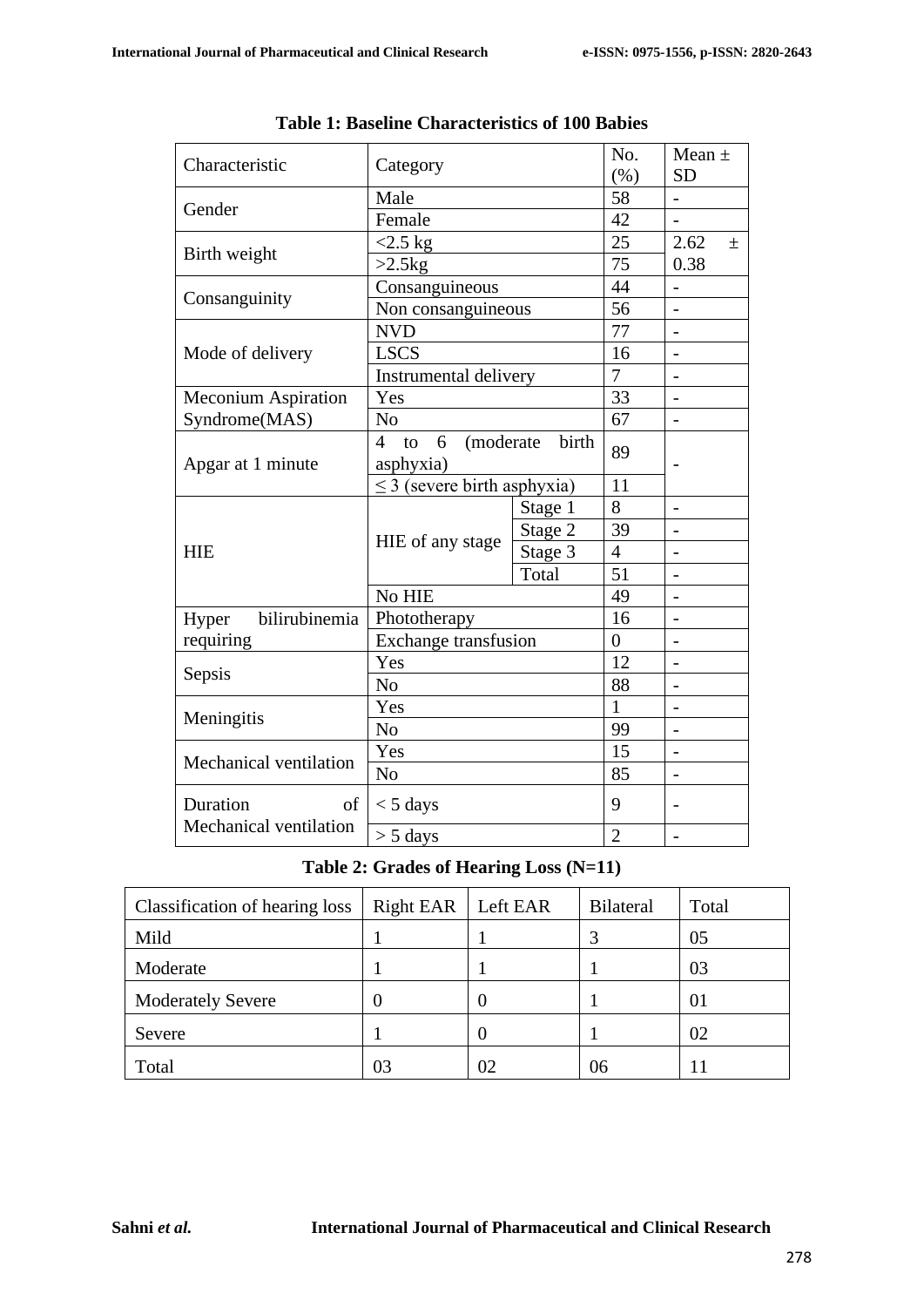| Characteristics                            | Category                            | Hearing<br>Impairment<br>$(N=11)$ | Total no. of babies<br>with birth Asphyxia<br>$(N=85)$ | p-value |
|--------------------------------------------|-------------------------------------|-----------------------------------|--------------------------------------------------------|---------|
| Gender                                     | Male                                | 9                                 | 49                                                     |         |
|                                            | Female                              | $\overline{2}$                    | 36                                                     | 0.624   |
| Birth weight                               | $<2.5$ kg                           | $\overline{3}$                    | 21                                                     | 0.618   |
|                                            | $>2.5$ kg                           | 8                                 | 64                                                     |         |
| <b>MAS</b>                                 | Yes                                 | $\mathbf{1}$                      | 32                                                     |         |
|                                            | N <sub>o</sub>                      | 10                                | 53                                                     | 0.50    |
| Apgar at 1 minute                          | 4 to 6 (moderate<br>birth asphyxia) | 7                                 | 72                                                     | 0.0002  |
|                                            | $\leq$ 3 (severe birth<br>asphyxia) | $\overline{4}$                    | 13                                                     |         |
| HIE of any Stage                           | Yes                                 | $\overline{7}$                    | 40                                                     | 0.0368  |
|                                            | N <sub>o</sub>                      | $\overline{4}$                    | 45                                                     |         |
| <b>HIE</b>                                 | Stage 1                             | $\mathbf{1}$                      | 28                                                     | 0.005   |
|                                            | Stage 2                             | 5                                 | 48                                                     |         |
|                                            | Stage 3                             | 5                                 | 6                                                      |         |
| Hyper                                      | Yes                                 | $\overline{c}$                    | 15                                                     | 0.770   |
| bilirubinemia<br>requiring<br>Phototherapy | N <sub>o</sub>                      | 9                                 | 70                                                     |         |
| Sepsis                                     | Yes                                 | 3                                 | 10                                                     | 0.702   |
|                                            | N <sub>o</sub>                      | 8                                 | 75                                                     |         |
| Meningitis                                 | Yes                                 | $\mathbf{1}$                      | $\overline{2}$                                         | 0.109   |
|                                            | No                                  | 10                                | 83                                                     |         |
| Mechanical                                 | Yes                                 | $\overline{4}$                    | 14                                                     | 0.0003  |
| ventilator                                 | NO                                  | 7                                 | 71                                                     |         |

# **Table 3: Table Comparing Various Risk Factors Associated with Hearing Loss in Birth Asphyxia Babies**

| Table 4: Multiple logistic regression analysis of hearing impairments with other |
|----------------------------------------------------------------------------------|
| variables                                                                        |

| Independent variables  | Adjusted  | Std. Err. | Z-value   | P-value  | 95% CI for OR |       |
|------------------------|-----------|-----------|-----------|----------|---------------|-------|
|                        | <b>OR</b> |           |           |          | Lower         | Upper |
| Gender                 | 0.75      | 0.62      | $-0.5200$ | 0.619    | 0.15          | 2.52  |
| <b>HIE</b>             | 10.3      | 9.02      | 3.2900    | $0.005*$ | 2.81          | 57.21 |
| Convulsions            | 0.05      | 0.8       | $-2.5100$ | 0.071    | 0.02          | 2.83  |
| Sepsis                 | 0.42      | 0.55      | $-0.6600$ | 0.712    | 0.06          | 7.61  |
| Mechanical ventilation | 0.83      | 1.11      | $-0.1400$ | 0.8870   | 0.06          | 11.42 |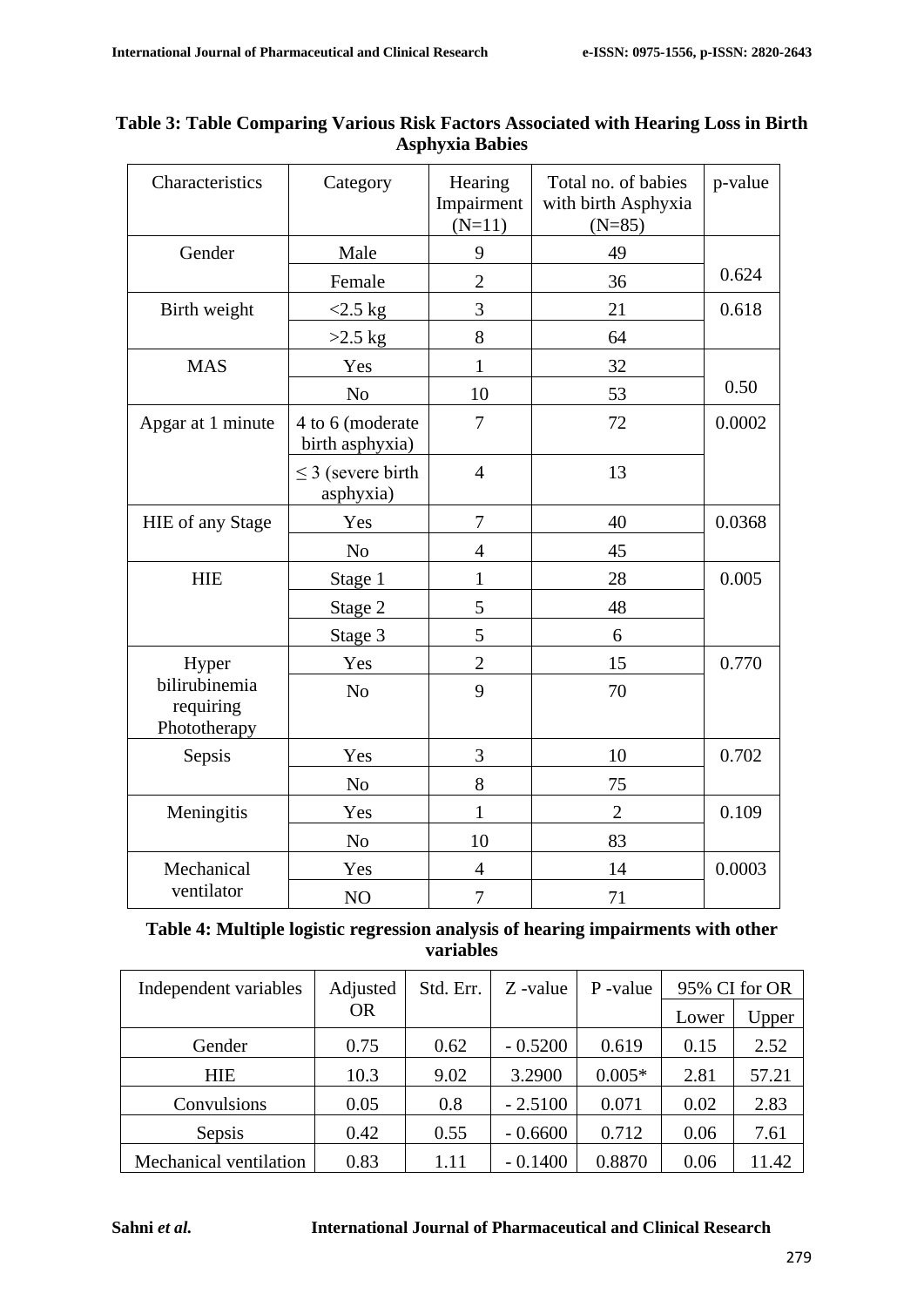# Likelihood chi-square  $= 24.7500$ ,  $p = 0.0001$ <sup>\*</sup>

## **Discussion:**

The prevalence of persistent failed hearing screening at follow up in this study (23% of those who failed on admission) was slightly lower than the 25.6% reported by Min Young et al in Korea [10] while the corresponding figure reported by Akinola et al. [11] was 29.3%. The initial high prevalence is thought to be related to the very early age at the initial screening in a large proportion of the participants during which the presence of amniotic fluid and debris in the middle ear canal may have contributed significantly to the initial failed screening but improved with time as this cleared as is naturally expected.

Recognizing and treating hearing loss in its early phase is of critical value, but the economic aspects of screening should be considered [12]. It is generally accepted that screening for hearing loss in neonates is crucial, and it has been reported that the use of a universal newborn hearing screening is more valuable than screening just those who have been admitted to a NICU [13].

With regards to mechanical ventilation for more than five days, the data in the literature point to the procedure as an important cause of deafness. The use of phototherapy has also been studied in the literature and we included it as a variable in this analysis because it is a very common procedure in our unit and it involves a high noise level(mean of 45 dB during the day and 35 dB at night, the maximum limit suggested being 58 dB) [14].

Prevalence also varied depending on the definition of with asphyxia. Most of the studies have included babies with severe birth asphyxia. Laxmi. T et al, who conducted a study in 2014 on babies with birth asphyxia with Apgar score of  $\leq 6$  at 1 minute and 5 minutes found the prevalence to be 60% [15].

Seel et al conducted a study on babies with Apgar score of 0-4 at 1 minute and found the prevalence of hearing impairment to be 13.3% [16]. Gouri et al and Patel. R et al found the prevalence of hearing impairment to be 30% and 35.3% respectively [17-18].

Study by Maqbool M et al. in India, got a similar prevalence of 16% at discharge and 10% at follow up [19] while Hee-Joung [20] in Korea reported 13.5% on discharge. These are much higher than the 3.8% among

NICU graduates with risk factors reported by Kong et al also in Korea though they excluded preterms less than 36 weeks and birthweight less than 2,200 g [21, 22].

# **Conclusion:**

The prevalence of hearing impairment among term neonates with birth asphyxia was 11%. Two staged screening with OAE, which is a feasible screening test in resource poor set up, can be used as a screening modality for hearing impairment in babies with birth asphyxia.The importance of early diagnosis of hearing loss and intervention in these neonates and avoidance of any unnecessary oxygen or antibiotic therapy needs to be further promoted.

## **References:**

- 1. Berg AL, Spitzer JB, Towers HM, Bartosiewicz C, Diamond BE. Newborn hearing screening in the NICU: profile of failed auditory brainstem response/passed otoacoustic emission. Pediatrics 2005;116(4): 933- 98.
- 2. Al-Kandari JM, Alshuaib WB. Newborn hearing screening in Kuwait. Electromyogr Clin Neurophysiol 2007; 47(6): 305-13.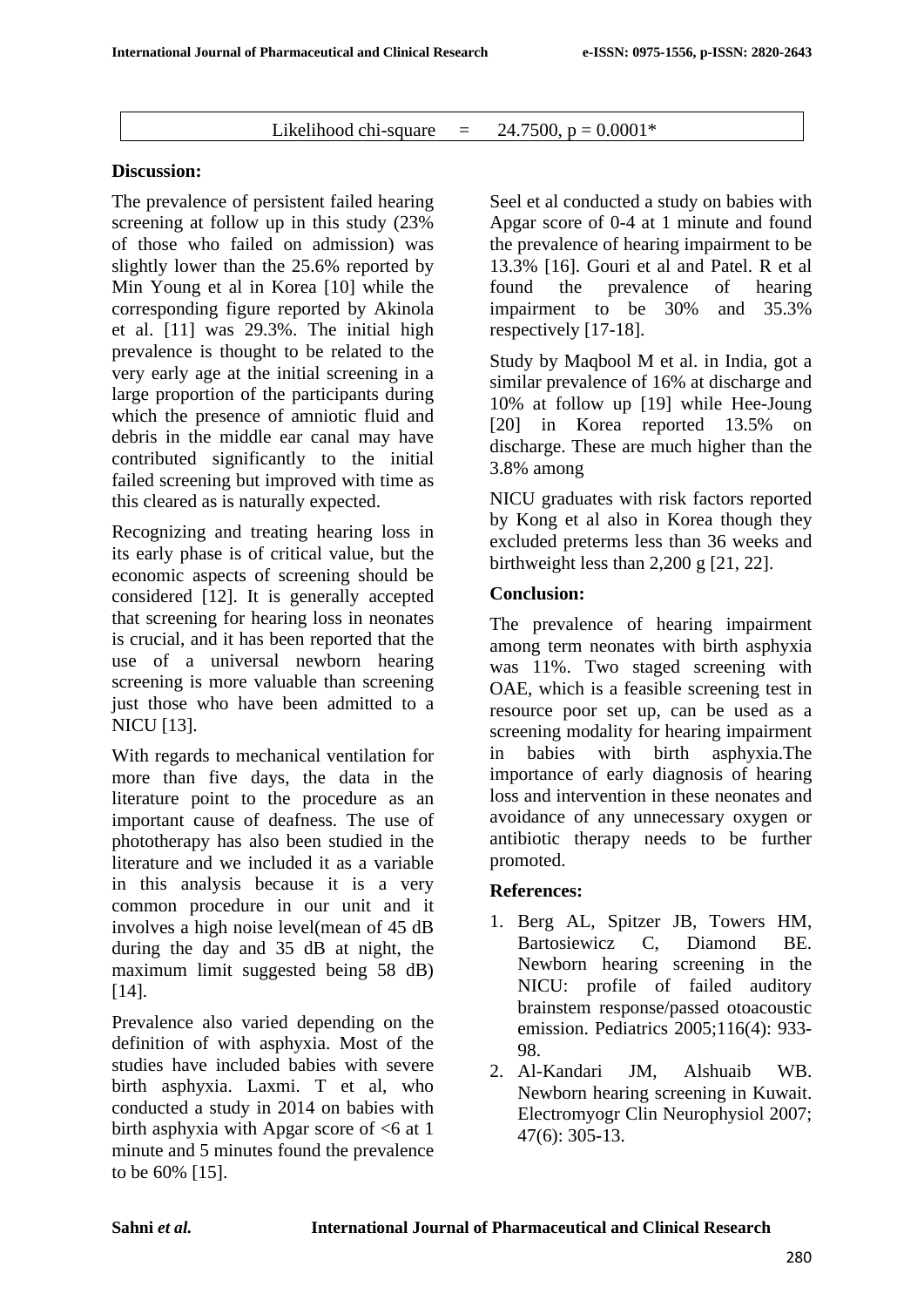- 3. Zamani A, Daneshjou K, Ameni A and Takand J. Estimating the incidence of neonatal hearing loss in high risk nonates. Acta Medica Iranica 2004; 42 (3): 176-80.
- 4. Walton JP, Hendricks-Munoz K. Profile and stability of sensorineural hearing loss in persistent pulmonary hypertension of the newborn. J Speech Hear Res 1991; 34: 1362-70.
- 5. Salamy A, Eldredge L, Tooley WH. Neonatal status and hearing loss in high risk infants. J Pediatr 1989; 114: 847-52.
- 6. Joint Committee on Infant Hearing. Year 2007 position statement: principles and guidelines for early hearing detection and intervention programs. Pediatrics (2007) 120:898– 921. doi: 10.1542/peds.2007-2333
- 7. Bahl R. Newborn and infant hearing screening.In: Ivo Kocur, editor.Current issues and guiding principles for action. Geneva. WHO Press; 2010.
- 8. World Health Organization (WHO). Situation review and update on deafness, hearing loss and intervention programs proposed plans of action for prevention and alleviation of hearing impairment in countries of the South East Asia Region. New Delhi WHO Regional Office for South East Asia; 2007.
- 9. WHO South East Asia Regional Neonatal-Perinatal Database Report 2007-2008. New Delhi, India: World Health Organization Regional Office for South-East Asia (SEARO); 2008.
- 10. Min-Young K, Sung-Wook J, Lee-Suk K. Changes in the hearing thresholds of infants who failed the newborn hearing screening test and in infants treated in neonatal intensive care unit. Clin Exp Otorhinol. (2012) 5(Suppl.1): S32–6
- 11. Nelson HD, Bougatsos C, Nygren P. Universal newborn hearing screening: systematic review to update the 2001 US preventive services task force

recommendation. Pediatrics (2008) 122:e266–76.

- 12. Mezzano P, Serra G, Galevo MG; STERN Group. Cost analysis of an Italian neonatal hearing screening programme. J Matern Fetal Neonatal Med 2009; 22(9): 806-11
- 13. Grill E. Hessel F. Siebert U. Schnellinderst P. Kunze S. Nickisch A, Wasem J. Comparing the clinical effectiveness of different newborn hearing screening strategies. A decision analysis. BMC Public Health 2005; 5(1): 12.
- 14. Vincze, J., & Tiszay, G. V. Some Biophysical Modeling of the Human Circulation Apparatus. Journal of Medical Research and Health Sciences, 2020:3(8).
- 15. American Academy of Pediatrics. Noise: a hazard for the fetus and newborn. Pediatrics 1997; 100: 724-7.
- 16. Lakshmi T, Zaheera Sultana S, Brid SV. Brainstem Auditory Evoked Potentials in Birth Asphyxia Infants. J of Evolution of Med and Dent Sci. Oct 2014; 3(49):11749-11754.
- 17. Aseel Al-Meqbel, Hamad Al-Baghli. The prevalence of hearing in high-risk Infants in Kuwait. Aud Vest Res. 2015;24(1):11-16.
- 18. Gouri ZU, Sharma D, Berwal PK, et al. Hearing impairment and its risk factors by newborn screening in north-western India. Matern Health Neonatol Perinatol. 2015 Jul 6;1:17.
- 19. Patel R, Goyani R, Patel D. Hearing Impairment and its Correlates among Newborns at Tertiary Care Hospital of Surat. Ntl J of Community Med. Oct – Dec 2015; 6(4):629-632.
- 20. Maqbool M, Najar BA,Gattoo I, Chowdhary J. Screening for hearing impairment in high risk neonates: a hospital based study. J Clin Diagn Res. (2015) 9:SC18–21.
- 21. Hee-Joung C, Ki-Won O, Heng-Mi, K. Auditory Brainstem Response (ABR) results in neonatal intensive care unit